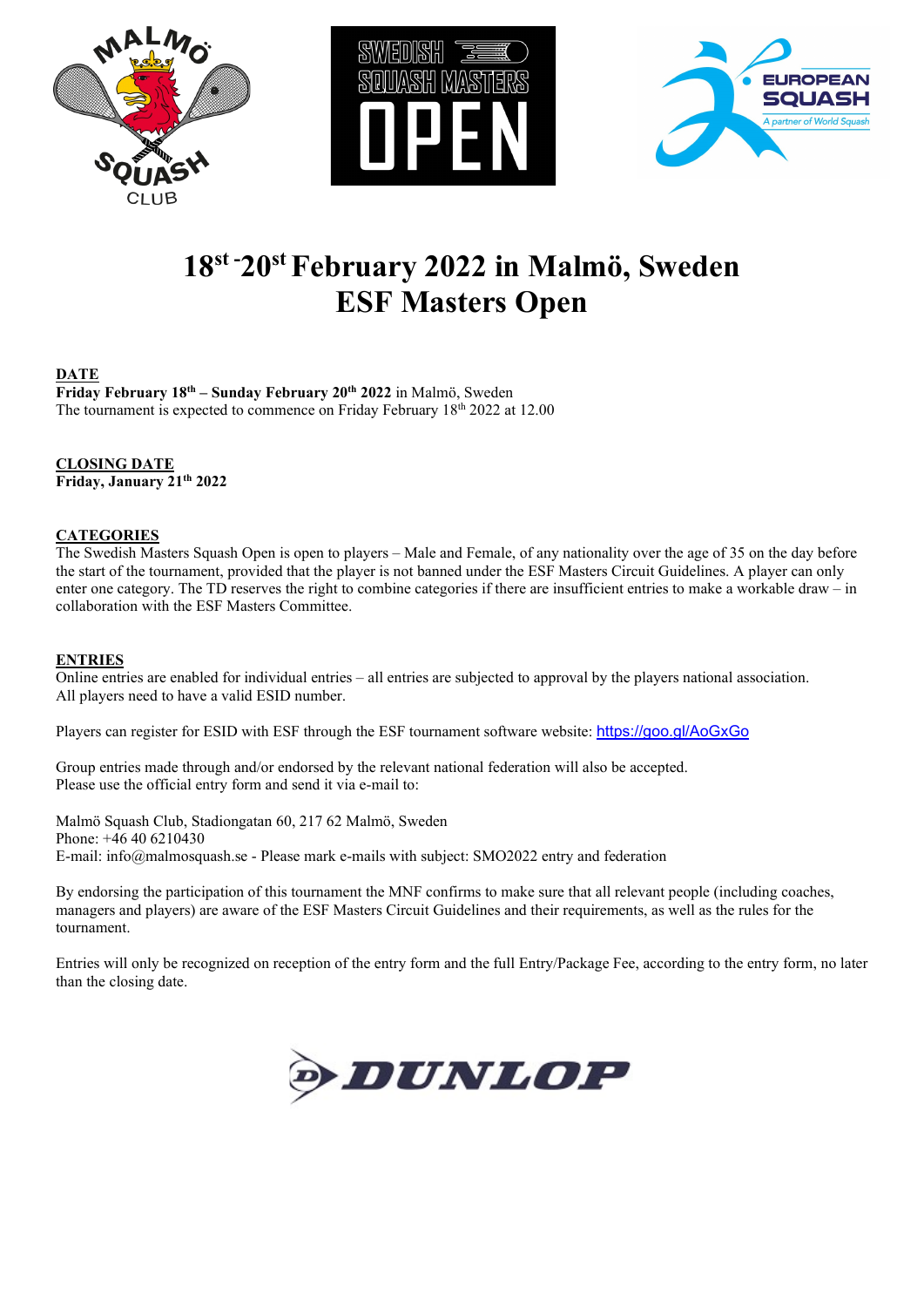





## **ENTRY / PACKAGE FEE PER PERSON**

|                                                                                                                                                  | Entry fee           | Package 1              | Package 2             |  |  |
|--------------------------------------------------------------------------------------------------------------------------------------------------|---------------------|------------------------|-----------------------|--|--|
| Please note that all players need to pay the entry fee – Package can be added if<br>required! The Entry fee is NOT included in the package fees. | $60 \in$<br>610 SEK | $150 \in$<br>1550 SEK  | $180 \in$<br>1850 SEK |  |  |
| Entry fee incl. ESF ranking fee and tournament t-shirt – <b>Players only</b>                                                                     |                     |                        |                       |  |  |
| Transportation from and to Hyllie Station - by arrangement                                                                                       | Z                   |                        |                       |  |  |
| Shuttle between hotel and venue                                                                                                                  | Z                   |                        |                       |  |  |
| 3 lunches (Friday, Saturday and Sunday)                                                                                                          | Z                   |                        |                       |  |  |
| 2 dinners (Friday and Saturday)                                                                                                                  | z                   |                        |                       |  |  |
| 2 night's $B&B -$ sharing with 2 persons per room $-$ Friday to Sunday                                                                           | z                   |                        |                       |  |  |
| 3 night's B&B - sharing with 2 persons per room - Thursday to Sunday                                                                             | Z                   | z                      |                       |  |  |
| Additional services                                                                                                                              | Entry fee           | Package 1              | Package 2             |  |  |
| Single room supplement / per person / per night                                                                                                  | Λ                   | $30,00 \in / 310$ SEK  |                       |  |  |
| Extra night B&B / per person / per night sharing                                                                                                 | χ                   | $40,00 \notin 410$ SEK |                       |  |  |

## **PAYMENT DETAILS**

The Package fee must be paid by bank transfer (net of bank charges), unless you enter and pay online), to:

Account Name: **Malmö Squash Club** Stadiongatan 60, 217 62 Malmö, Sweden Bank: **Swedbank** SWIFT/BIC Code: **SWEDSESS** IBAN: **SE30 8000 0821 4992 4620 7782**

Please mark payment clearly with: **SMO2022** and federation. In case of withdrawal, fees will be reimbursed according to, ESF Masters Circuit Guidelines

## **ESF ranking points**

Players will receive ESF Masters Ranking points

## **VENUE**

The Club Malmoe, Stadiongatan 60, 217 62 Malmö +46 40 621 04 30 7 courts

## **HOTEL**

Goodmorning Hotel - Reservations can only be made by the tournament organisers.





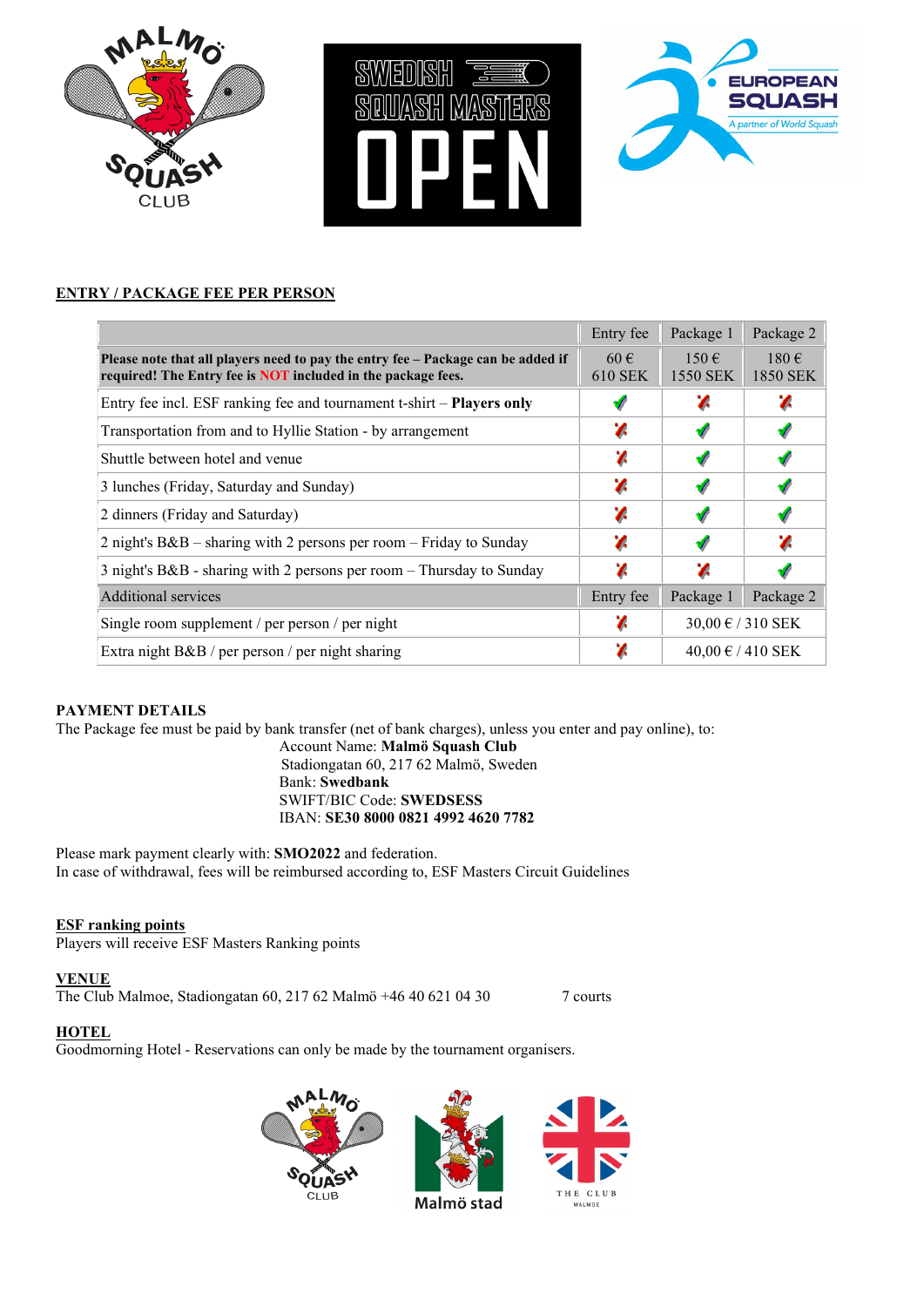





## **TRANSPORT**

If arriving at Copenhagen Airport you need to get the train to Malmo and get off at the first stop – Hyllie Station. Boarder control will take place there - make sure you bring valid passport or national identity card. The Hyllie Station is only 10 minutes from Copenhagen Airport. Please wait by the McDonalds – where we will pick you up.

There will be bus transfer services between hotel and the venue for all those who purchased a tournament package including hotel.

#### **DRAWS AND SEEDINGS**

The seeding and schedules will be published on [www.theclubmalmoe.se](http://www.theclubmalmoe.se/) The seeding and draw will be carried out using the ESF Masters ranking/ Masters Committee

#### **MATCHES**

All matches will be played as best of five games with PAR 11 scoring to 2 clear points. All players will be guaranteed a minimum of three scheduled matches. All positions in the categories will be played out. ESF approved balls will be used in all matches. All players will be expected to mark and referee matches.

#### **PRIZES**

There will be trophies awarded in all categories.

#### **INSURANCE**

Players enter and play in the tournament at their own risk. Neither the organizers nor the ESF accept any responsibility for injury arising from participating in the event. Players must arrange their own insurance.

#### **PUBLISHING STATEMENT**

The tournament organizers will be publishing draws, results, photos of players as well as live streaming.

The recording of matches for coaching/performance analysis purposes is acceptable provided the player /coaches do not object. As this is part of the tournament rules, the organizer will deem that players have accepted these regulations by entering the tournament.

#### **EVALUATION**

A link to an online survey will be sent to all participants after the tournament has taken place. Responses are anonymous and will be collated by the ESF office.





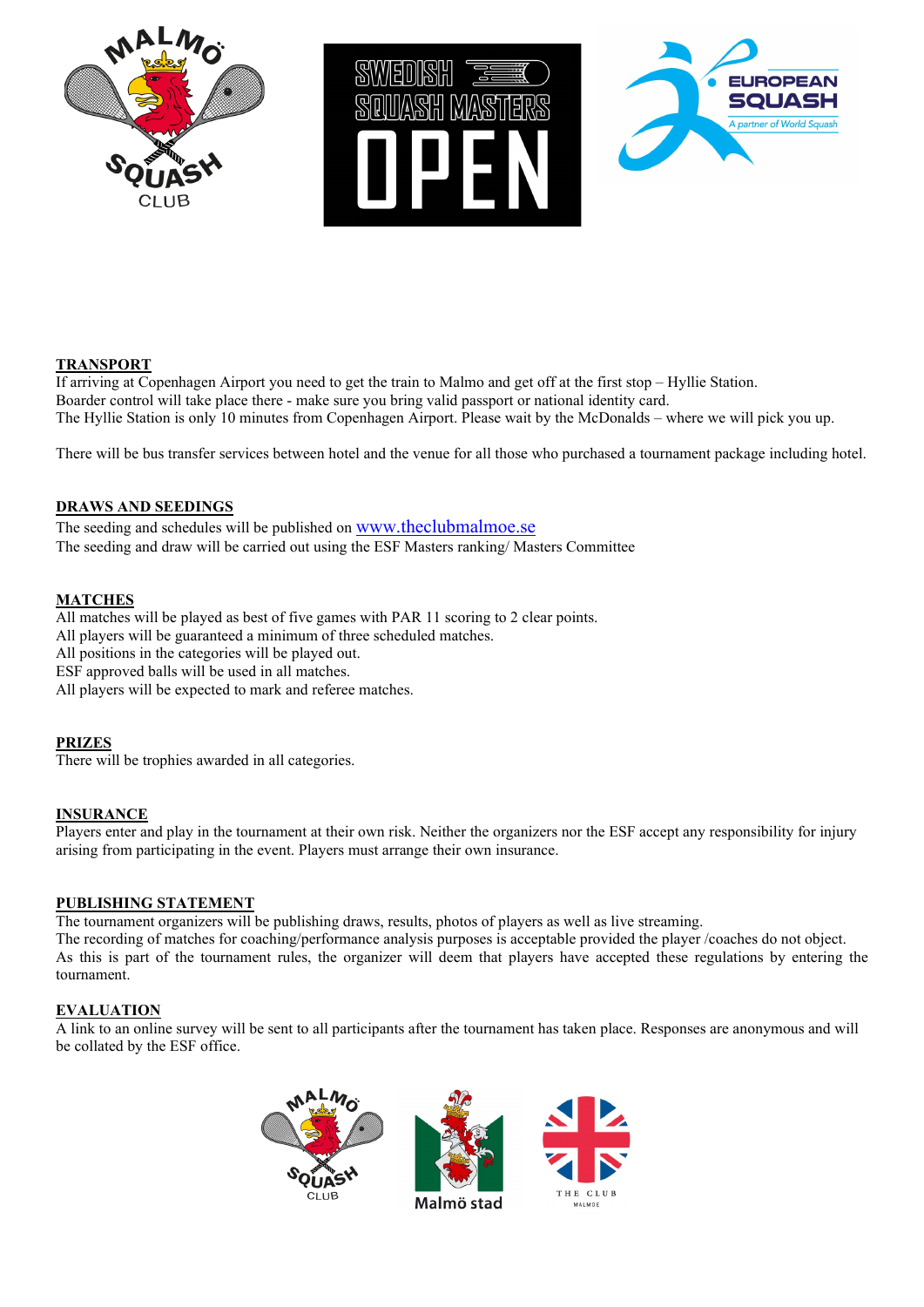





## **PRIVACY POLICY**

The event follows the European Squash Federation that can be found on the ESF Website

## **ESF regulations & penalties**

This event complies with the ESF Masters Circuit Guidelines, a copy of which is available on the ESF website. The tournament will be run under the terms and conditions as set out in ESF Regulations: Code of Conduct - appendix D. The tournament will be run under the terms and conditions as set out in EUROPEAN SQUASH FEDERATION PRIVACY POLICY as published on the ESF website www.europeansquash.com

A late withdrawal is a withdrawal made 2 days or less before the start date of a tournament. Ranking penalties may be applied to the records of players who fail to turn up or who make a late withdrawal not supported by a medical certificate.

Following a withdrawal, fees and packages should be reimbursed as follows:

- a) Withdrawal before the relevant closing date of a tournament: fees reimbursed in full (less bank charges).
- b) Withdrawal after the relevant closing date and 7 or more days before the start date of a tournament: 50% of fees reimbursed (less bank charges).
- c) Withdrawal 6 days or less before the start date of a tournament: reimbursement at the discretion of the tournament organiser.

If a player has entered a tournament and fails to turn up or fails to play out all scheduled matches for any reason other than illness or injury - which has to be reported immediately to the opponents and the organizer - then the Code of Conduct may be used to determine disciplinary consequences.